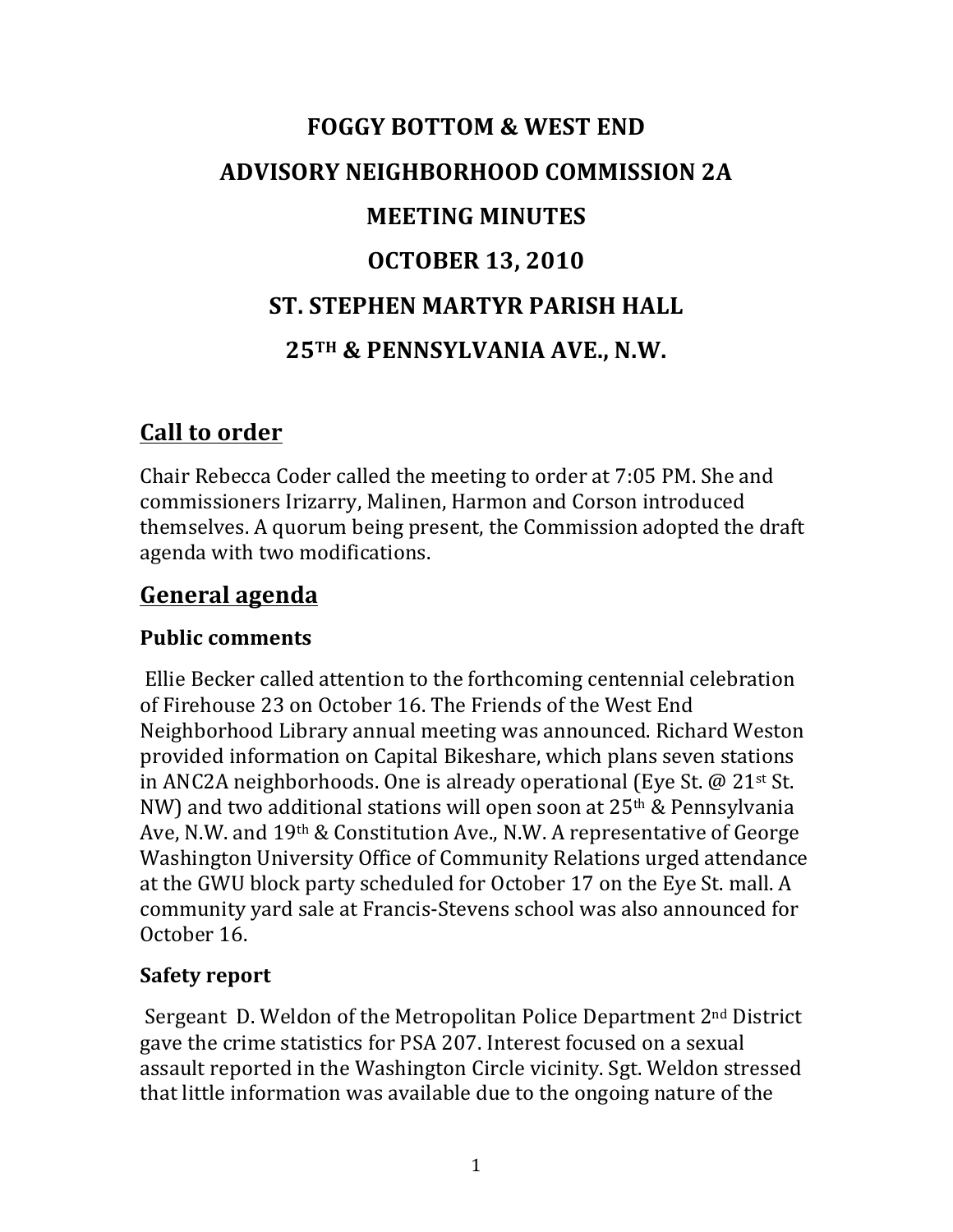investigation and the fact that a police unit other than the MPD 2ND District was handling it. Other officers accompanying Sgt Weldon also declined to offer information, citing the same factors. Commissioner Corson and community members present expressed frustration at the dearth of information provided.

#### **Informational presentations**

Charles Brodsky presented information about the  $6<sup>th</sup>$  running of the Nation's Triathlon, scheduled for September 11, 2011. The route will include the National Mall and East Potomac Park. A preliminary event, the Washington DC Triathlon, will precede it on June 19, 2011., which will affect New York and Pennsylvania avenues and E St. in Foggy Bottom. Commissioners raised no objection to either event and directed the executive director to send a letter so stating to the Mayor's Task Force on Special Events.

Brittany Waddell of GWU's Office of Community Affairs gave an account of preliminary planning for the redevelopment of Square 55, the site of the university's planned Science and Engineering Center. She noted that a full and detailed plan was under development and would be in due course presented to the Commission, as required under the university's 20-year Campus Plan. The overall objective is to consolidate academic programs now dispersed among ten different buildings. Discussion focused on parking issues, specifically how the elimination of the parking building at  $22<sup>nd</sup>$  and Eye sts would impact other locations in the neighborhood, on the impact of construction-related congestion on nearby sidewalks and on the Foggy Bottom Metro station, on the need for a coordinated timeline for all GWU redevelopment projects and on the impact of blasting on neighborhood residents.

Planned presentations on Circulator bus service and on the impact of proposed open meetings legislation were postponed until later meetings. 

# **Regulatory agenda**

The Commission reviewed a proposed minor alteration in the planned unit development at the WestEnd25 building at  $1255$  25<sup>th</sup> St., N.W. David Avitabile and Patrick Burkhardt, representing the developer,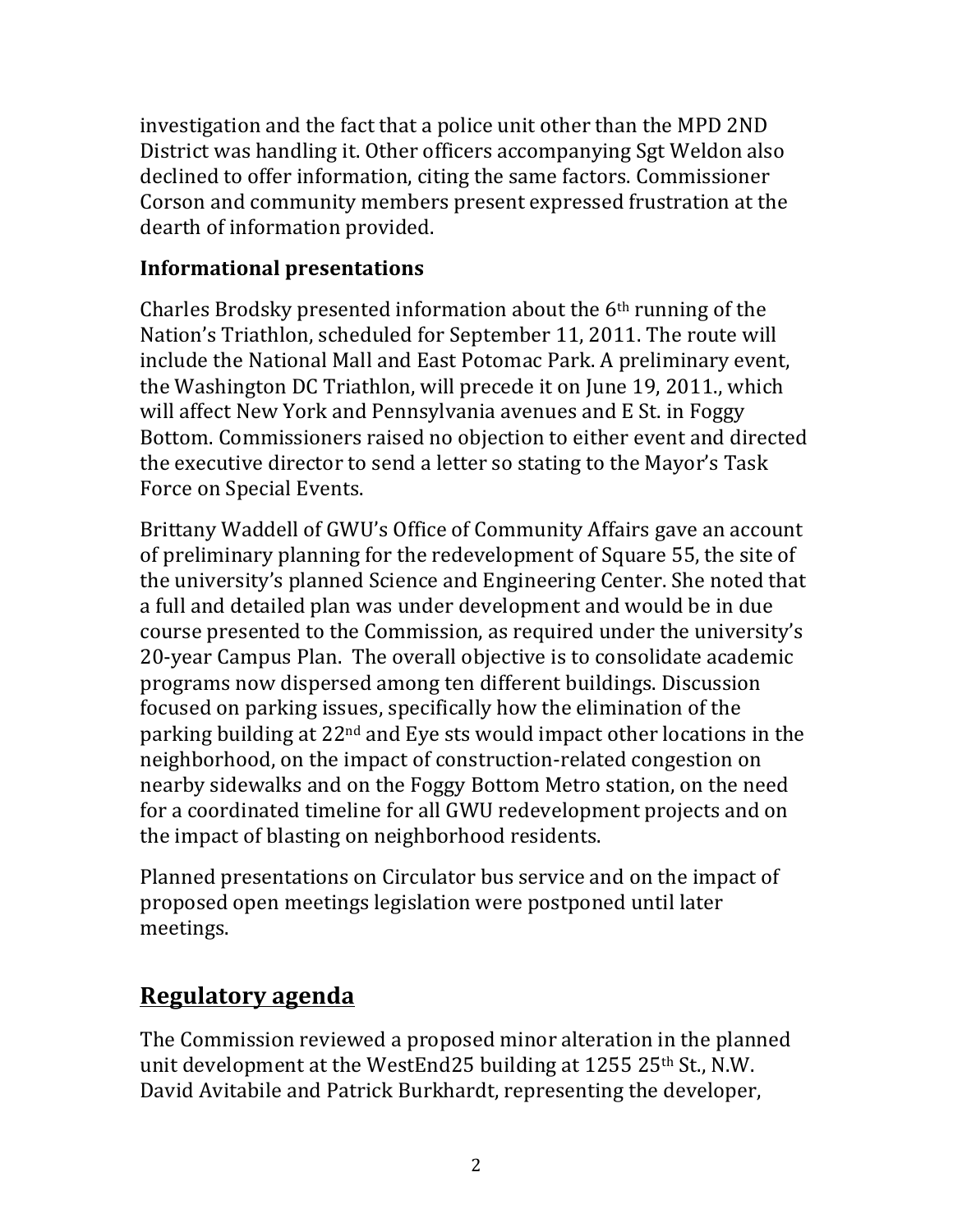explained the purpose of the "sculptural sign element" plan now pending before the Commission of Fine Arts. Commissioner Coder moved a resolution supporting the plan, which was approved by a vote of 6-0. A copy of the resolution may be found in Appendix 1.

## **ABRA**

The Commission reviewed applications for the renewal of liquor licenses at West End Bar & Grill, Inc., dba Marshall's at 2524 L St., N.W. and Acott Ventures, LLC, dba Shadow Room, 2131 K St., N.W. and heard a status report on a pending application from Walgreen's at 22<sup>nd</sup> and M sts., N.W. It took no action in the case of Marshall's and, after discussion, encouraged ongoing community efforts to negotiate a voluntary agreement with Walgreen.

In the case of the Shadow Room, commissioners voiced strong objections to the renewal of this license, citing a long history of disturbances and threats to the neighborhood's peace and order, property values and the club's impact on local traffic. On motion of Commissioner Harmon, commissioners voted 6-0 to protest the application and designated her or Commissioner Coder as the Commission's representative in this matter. A copy of the resolution and protest can be found in Appendix 2 of these minutes.

## **Administration and Committee Reports**

Commissioner Malinen, as Treasurer, presented the 4<sup>th</sup> quarter financial report and moved its adoption, which passed by a vote of 6-0.

Commissioner Coder presented a resolution continuing budget expenditures at their currently planned levels into the 2011 fiscal year.

Commissioner Coder moved adoption of the minutes for the July 21 and September 15 meetings, both of which passed by votes of 6-0.

There being no further business, the Commission adjourned at 9:01 PM.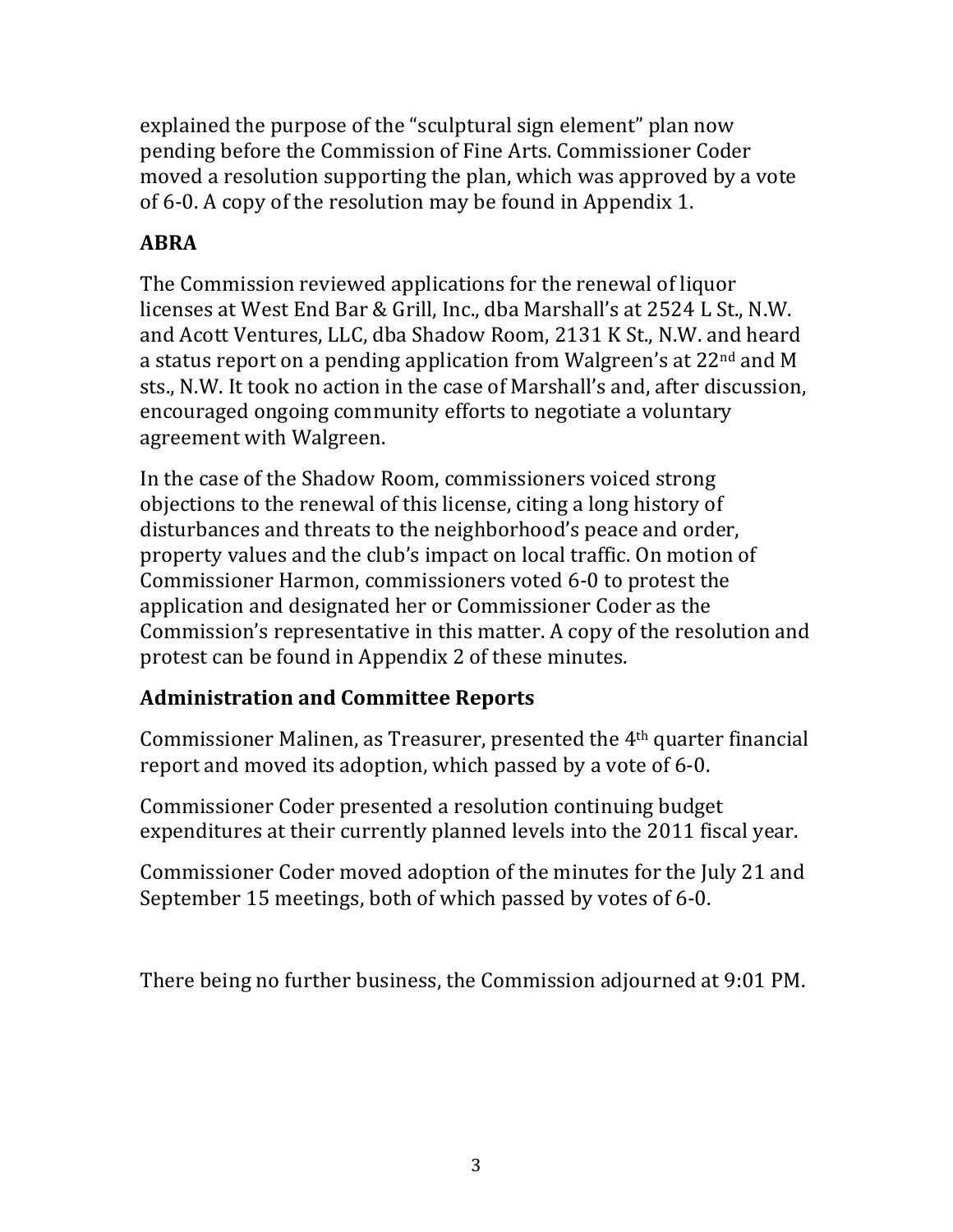## Appendix I

Government of the District of Columbia

Foggy Bottom and West End

Advisory Neighborhood Commission 2A

\_\_\_\_\_\_\_\_\_\_\_\_\_\_\_\_\_\_\_\_\_\_\_\_\_\_\_\_\_\_\_\_\_\_\_\_\_\_\_\_\_\_\_\_\_\_\_\_\_\_\_\_\_\_\_\_\_\_\_\_\_

 $c/\text{o West End Library}$  1101  $24\text{th St.}, \text{N.W.}$  Washington DC 20037

October 13, 2010

Mr. Anthony Hood Chairman, D.C. Zoning Commission Office of Zoning 441 4th Street, NW, Suite 210 Washington, DC 20001

Re: Zoning Commission Case No. 06-35A

Dear Chairman Hood:

At its duly noticed, public meeting on October 13, 2010, with 6 of 6 commissioners in attendance, constituting a quorum, ANC 2A considered the above referenced application, which is for a minor modification to the PUD approved by the Zoning Commission Case No. 06-35, which is the WestEnd25 residential building at  $1255 \times 25^{th}$  Street.

The Applicant has satisfied the benefits and amenities proffered in the PUD, to the satisfaction of ANC 2A. In addition, the Applicant has meet with representatives of ANC 2A and the community to discuss the proposed sign and other issues related to the new building, and has represented that it will address those issues.

Because the location of the sign is on property that is under the jurisdiction of the Commission of Fine Arts (CFA), the Applicant has concurrently filed for approval of the sign by the CFA.

ANC 2A finds that the proposed sign is a sculptural sign element that will identify the building at its courtyard entrance, is appropriate in scale and design for the proposed PUD, and is a minor change to the proposed building design.

Therefore, ANC 2A, by a vote of 6-0, has no objection to the proposed sign, and agrees that it is a minor modification to the PUD with little or no consequence. Furthermore, ANC 2A designates the chair of ANC 2A or her designee to be authorized to represent ANC 2A on this matter.

Thank you for giving great weight to the position of ANC 2A. If you have any questions, please feel free to contact me at (202) 253-2612 or  $2A02@$  anc.dc.gov.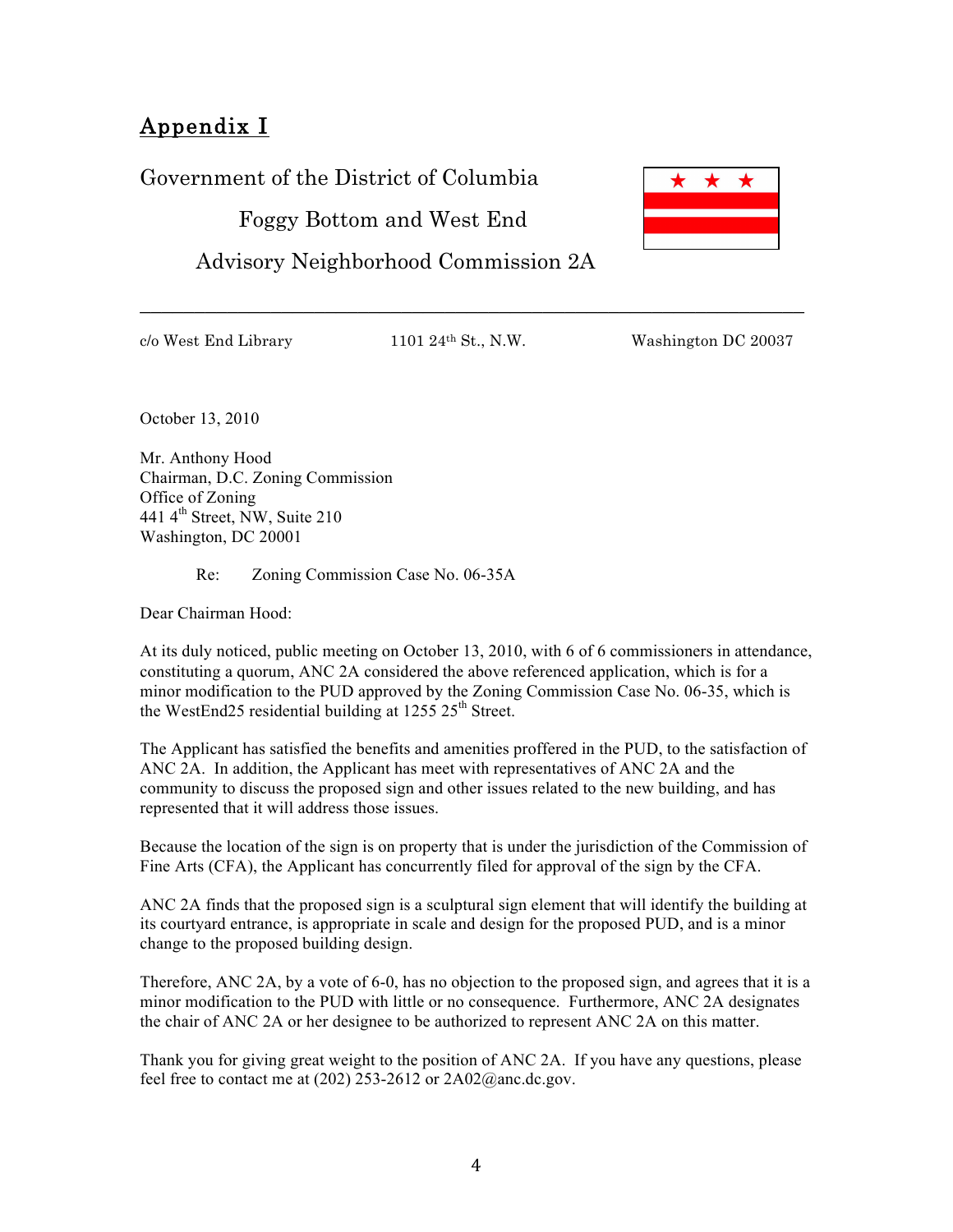Sincerely,

Rebecca Coder, Chair

cc: David Avitabile, Goulston & Storrs Thomas Luebke, Secretary, Commission of Fine Arts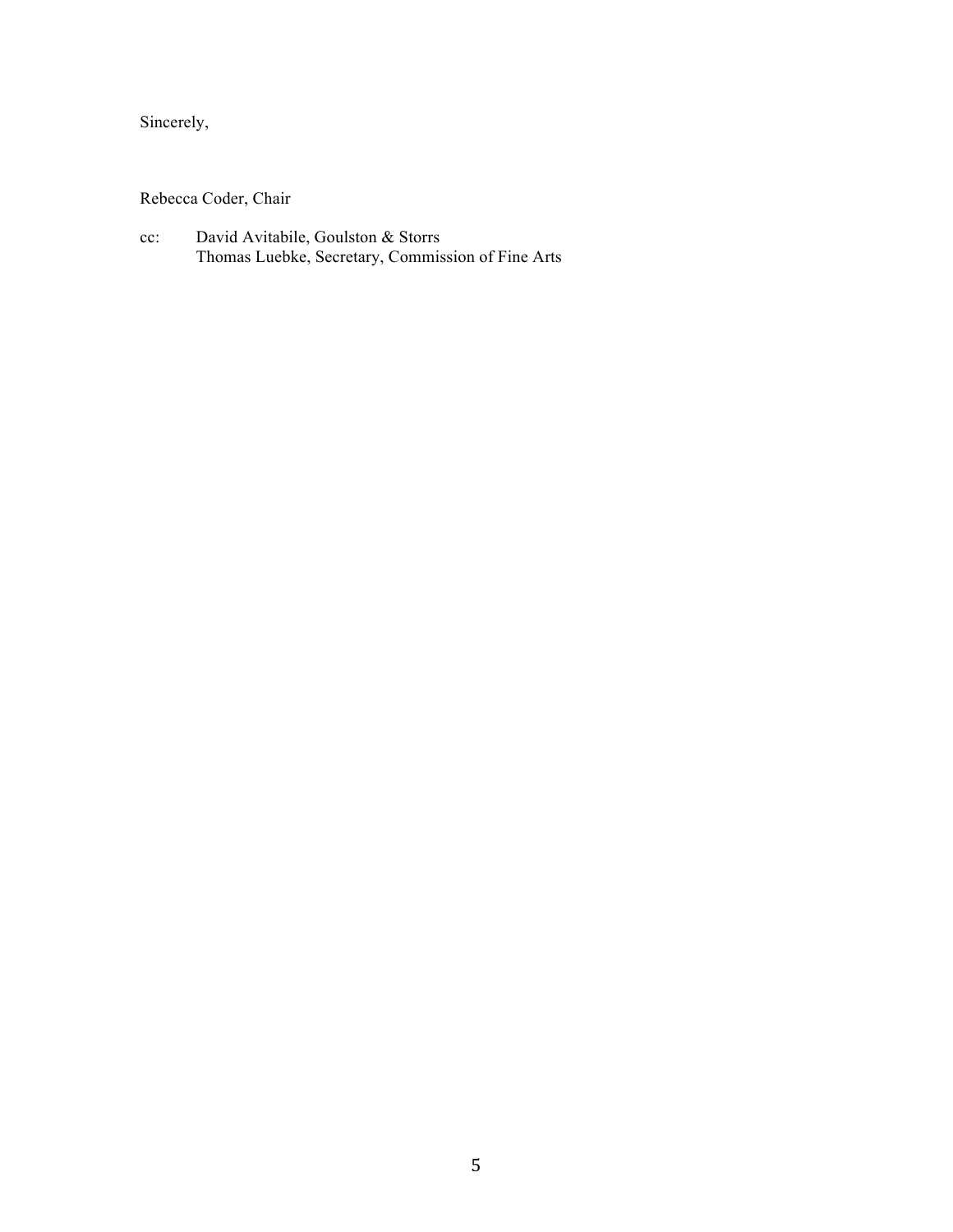#### **Appendix II**

Government of the District of Columbia Foggy Bottom and West End Advisory Neighborhood Commission 2A



c/o West End Library 1101 24th St., N.W. Washington DC 20037

November 6, 2010

Mr. Charles Brodsky, Chairman Alcohol Beverage Control Board 1250 U Street, N.W., 3rd Floor Washington DC 20009

 

Re: ABRA-075871 Acott Ventures, LLC, t/a Shadow Room, 2131 K Street NW

Dear Chairman Brodsky and Members of the Board:

At its regular, duly noticed meeting on October 13, 2010, the matter of the renewal of the liquor license of Acott Ventures, LLC came before the Commission. With a quorum present, ANC2A voted unanimously to protest the renewal of this license based on adverse impact on the peace, order, and quiet of the neighborhood, impact on residential parking, and vehicular and pedestrian safety, and impact on residential real property values.

The Commission further voted to designate Commissioner Florence Harmon, in whose single-member district the applicant's business is located, to serve as the ANC's representative in this matter, and Commissioner Rebecca Coder as her alternate.

At this meeting, as at earlier meetings where the Shadow Room was discussed, neighborhood residents and commissioners offered abundant reasons for protesting this application. The deleterious effect of this business on the peace, order and tranquility of the neighborhood are well documented both by police records and citizen complaints. The traffic and noise generated by the Shadow Room, especially on weekends and most especially in the alley immediately adjacent to the club, disturb the peace and quiet of the vicinity. This disorder further has a negative impact on property values, particularly in the apartment houses and condominiums that border this alley on the west and north and also on nearby properties such as the historic townhouses of Schneider's Triangle.

At the time of the original issuance of this license, the applicant gave assurances that it would act to prevent these negative effects. Given the record that has accumulated in the interval, such assurances are no longer creditable. We therefore urge the Board to deny this application.<sup>1</sup>

<sup>&</sup>lt;sup>1</sup> Recently, the Acott owners sought a new license (ABRA-083267, Retail Class "CN") to expand the hours and occupancy of this location at the basement of 2131 K Street, under the name of Panutat, LLC t/a Sanctuary 21.